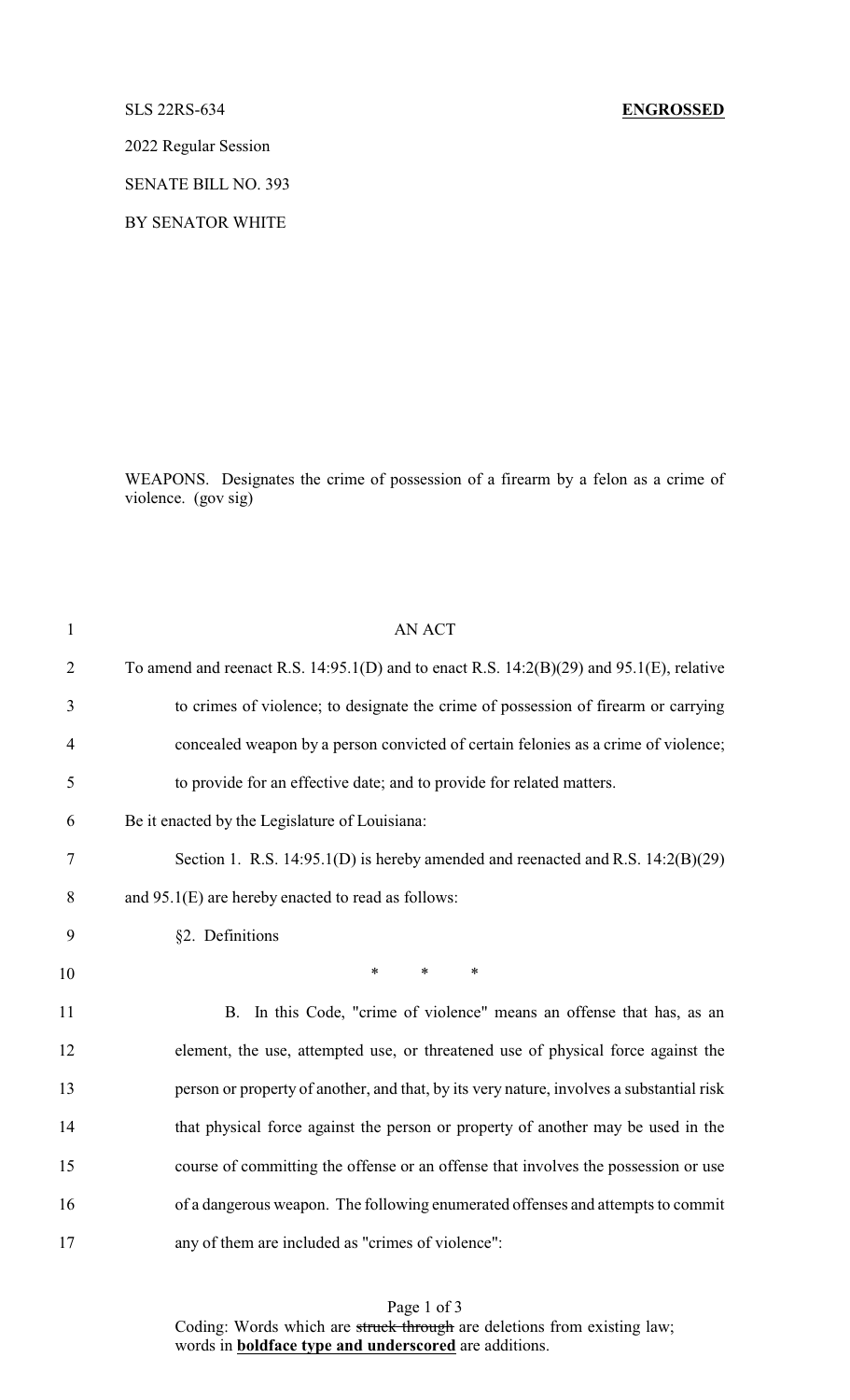| $\mathbf{1}$   | *<br>*                                                                                        |  |  |
|----------------|-----------------------------------------------------------------------------------------------|--|--|
| $\overline{2}$ | (29) Repealed by Acts 2017, No. 281, §3, eff. August 1, 2017. Possession of                   |  |  |
| 3              | firearm or carrying concealed weapon by a person convicted of certain felonies                |  |  |
| 4              | and while committing any offense enumerated in this Section.                                  |  |  |
| 5              | $\ast$<br>$\ast$<br>$\ast$                                                                    |  |  |
| 6              | §95.1. Possession of firearm or carrying concealed weapon by a person convicted               |  |  |
| 7              | of certain felonies                                                                           |  |  |
| 8              | $\ast$<br>$*$ and $*$<br>∗                                                                    |  |  |
| 9              | D. If any crime used as a predicate offense under this Section is a crime                     |  |  |
| 10             | of violence as defined by R.S. 14:2(B) and the offender uses, possesses, or has               |  |  |
| 11             | under his immediate control any firearm while committing another offense as                   |  |  |
| 12             | defined in R.S. 14:2(B), a conviction under this Subsection shall be designated               |  |  |
| 13             | as a crime of violence.                                                                       |  |  |
| 14             | E. For the purposes of this Section, "firearm" means any pistol, revolver,                    |  |  |
| 15             | rifle, shotgun, machine gun, submachine gun, black powder weapon, or assault rifle            |  |  |
| 16             | which is designed to fire or is capable of firing fixed cartridge ammunition or from          |  |  |
| 17             | which a shot or projectile is discharged by an explosive                                      |  |  |
| 18             | Section 2. This Act shall become effective upon signature by the governor or, if not          |  |  |
| 19             | signed by the governor, upon expiration of the time for bills to become law without signature |  |  |
| 20             | by the governor, as provided by Article III, Section 18 of the Constitution of Louisiana. If  |  |  |
| 21             | vetoed by the governor and subsequently approved by the legislature, this Act shall become    |  |  |
| 22             | effective on the day following such approval.                                                 |  |  |
|                |                                                                                               |  |  |

The original instrument and the following digest, which constitutes no part of the legislative instrument, were prepared by Whitney Kauffeld.

| SB 393 Engrossed | <b>DIGEST</b><br>2022 Regular Session                                                     | White |
|------------------|-------------------------------------------------------------------------------------------|-------|
|                  | Present law provides relative to the crime of possession of firearm or carrying concealed |       |

weapon by a person convicted of certain felonies. Present law further provides that it is unlawful for any person who has been convicted of a "crime of violence", as defined in present law, when that crime is a felony, to possess a firearm or carry a concealed weapon.

Proposed law retains present law.

Page 2 of 3 Coding: Words which are struck through are deletions from existing law; words in **boldface type and underscored** are additions.